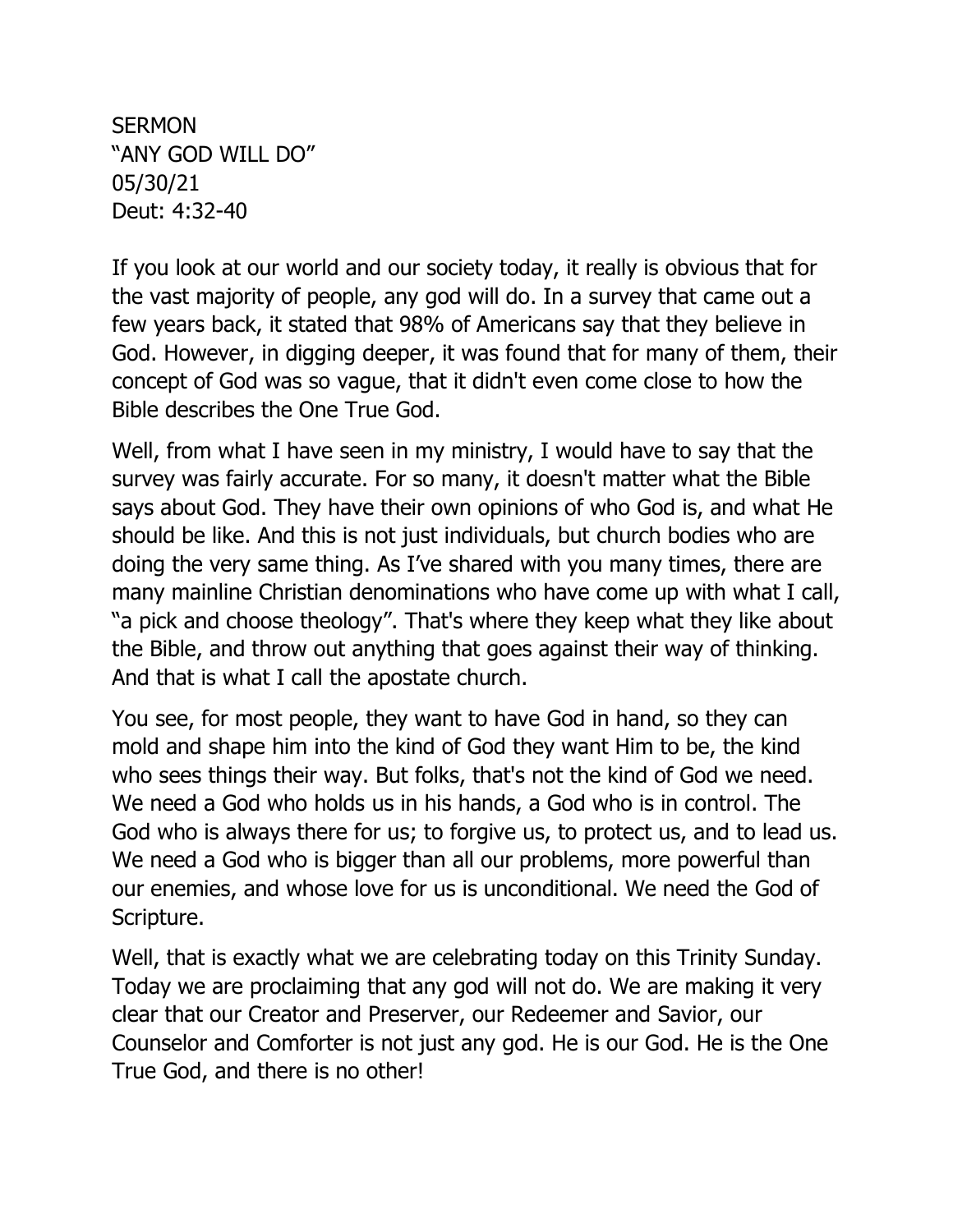Now, I realize that making a statement like this is not politically correct. And I am sure that there are many today that would call me intolerant, a fundamentalist, and even a fanatic for making such a statement. Nevertheless, it is the truth. And as Jesus says in John's Gospel, "the truth will set you free". So, let's take a look at this. First of all, when it comes to creation, it is obvious that any god will not do. For the One True God has created this world, the universe and everything in it, including you and me. We are God's creation. This is a truth that is stated clearly in Scripture.

Well, here again, I realize that science, which really has become a god for so many, will dispute this. For example, science says that evolution is the truth. However, the only truth about evolution is that it is a humanistic religion that is not based on even one fact. It is simply a theory. In fact, in the book, "Evolution; A Theory In Crisis", which was written by an evolutionist and not a Christian, the author tells us that there is not one fact that can be proven in this theory of evolution. What that means is that, evolution is simply a humanistic religion that is based fully on the faith that people have in this theory. It is faith based, not science based.

Folks, for years science has been trying to unravel the mysteries about the world, the universe and mankind. And, in all that time, it has never disproved anything that the Bible has stated. In fact, it has done just the opposite. The more facts that science and archeology unravels, the more it supports what Scripture has stated. That is how amazing God is.

Moses really hit the nail on the head in that Deuteronomy passage that we read today. Listen again to his words. "For ask now of the days that are past, which were before you, since the day that God created man on earth, and ask from one end of heaven to the other, whether such a great thing as this has ever happened or was ever heard of". (Deut 4:32) He then went on to say, "know therefore today, and lay it to your heart, that the Lord is God in heaven above and on earth beneath; there is no other". (Deut 4:39)

Of course, Moses was speaking of how the Lord God, in His great power and love, brought the people of Israel out of Egypt, and led them into the land He promised them. The Lord did so many incredible amazing things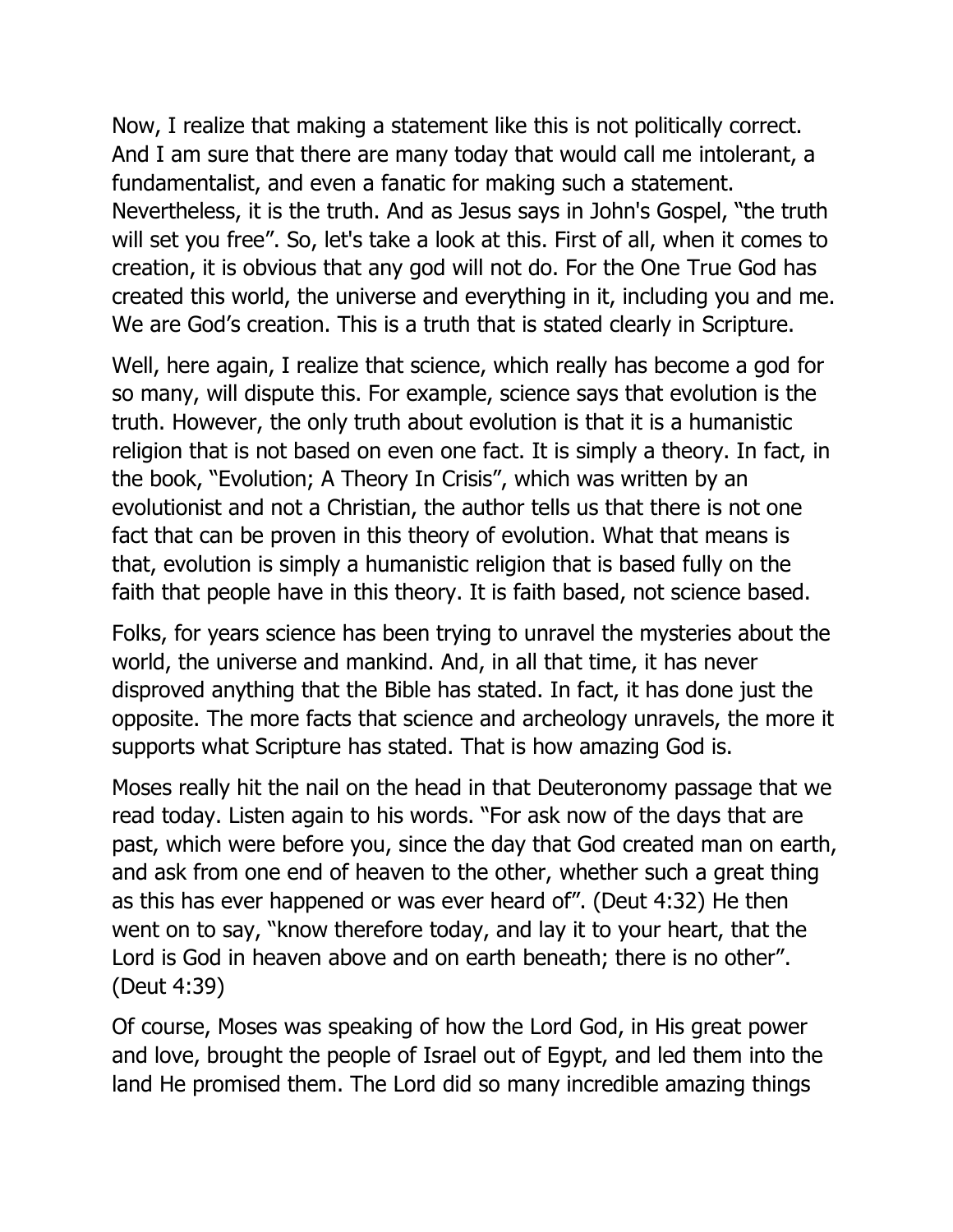for them, purely out of this love, which they really didn't deserve, but He loved them anyway. He went to bat for them. He fought for them. And He brought them out of their slavery and into His freedom.

But what I want you to take hold of today is that, the Lord God, in that same power and love, has done the very same thing for you and me. Hold on to this truth; the Lord loves you and He loves me. Even though there is no way we deserve it, He still loves us. And in that love, He went to bat for us, He fought for us, and He brought us out of our slavery to sin and into His freedom.

You see, when it comes to our salvation any god will not do. The whole emphasis of our Christian faith is that God Himself intervened in Jesus to save us from the separation, the torment, and the death that sin causes in us. This is what Jesus accomplished in His sacrifice on the cross and in His triumphant resurrection. He became that peace offering which has restored us and brought us back into God's family, and back into this peace with Him.

The rest of the world just doesn't get it, because human nature tells them that they have to make things right. They just don't understand the Grace of God and all that He does out of that grace.

The truth is, Jesus has changed our lives completely. As sinful as we are (and each one of us knows our many sins), because of Jesus, we can actually know the Almighty God as our Father, our Dad. We can know His presence in our life. We can know His love, His forgiveness, His peace. And we can have this lasting hope that our life is in Christ now, and that life is eternal. Folks, is there anything greater that could ever happen to us? Alright then, are we living our life like this? Do we treat our Lord and all that He has done for us, as the greatest thing that could ever happen to us? Or do we treat this saving Gospel so casually, so matter-of-factly?

I want you to look at your life right now and ask yourself, "Has Jesus really had this kind of affect on my life?" Has He taken hold of my life and changed everything for me? Has He truly given me a new meaning, a new purpose, and new priorities?" "Has Jesus actually become the Lord and Ruler of my life, or is He just any god?"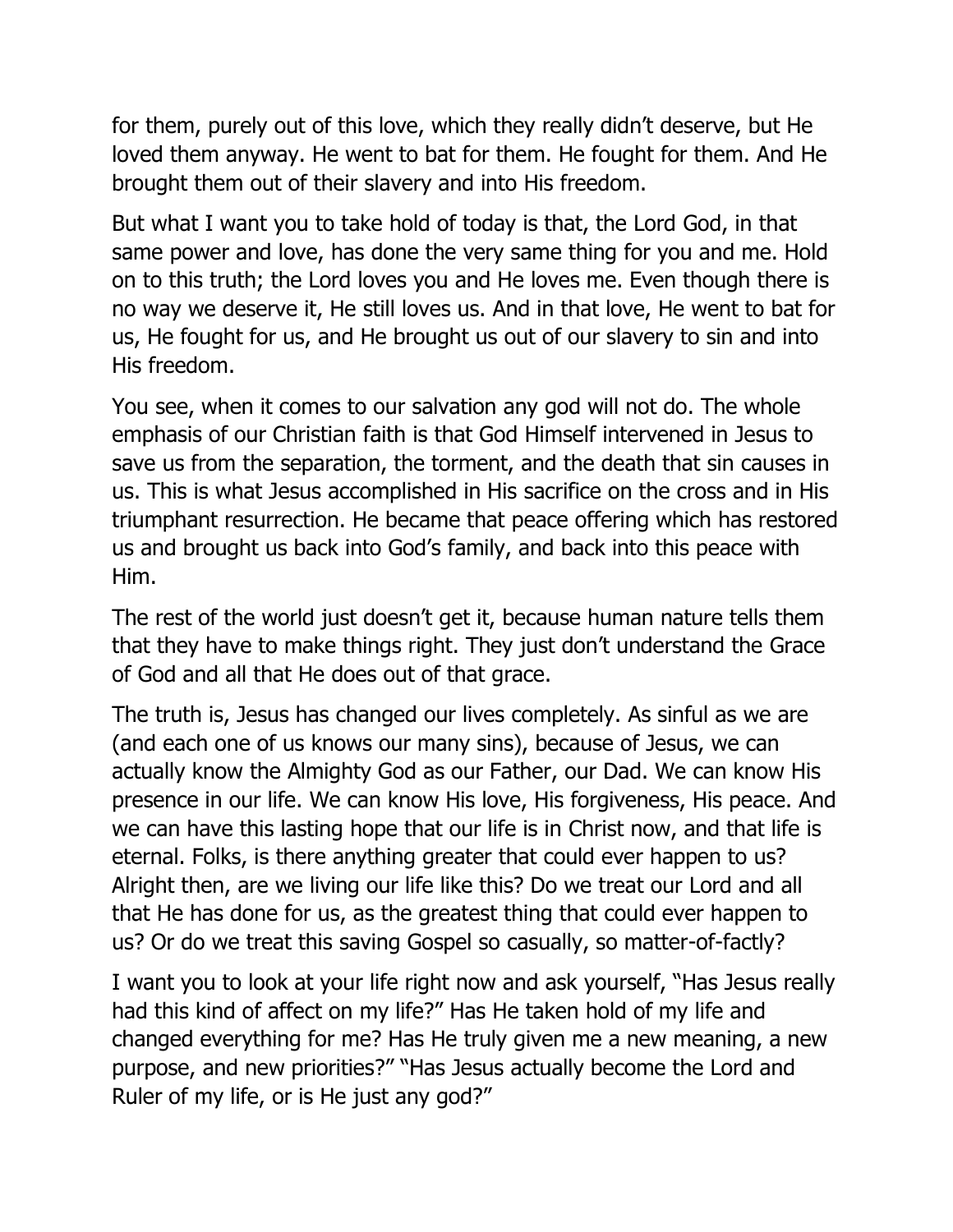Now, as you try to answer these questions, if you find that you are like me, and you are lacking in certain areas of your life, then ask yourself, how might this change? I say this because, if there are going to be changes in our life, then any god will not do. We need the One True God, the Triune God working in our life, bringing about these changes.

What I'm talking about is the Holy Spirit. Scripture tells us that, "no one can say Jesus is Lord, except by the Holy Spirit." (1 Cor 12:36). It is the Holy Spirit working in our lives, who makes it possible for us to come to faith in Jesus as Lord and Savior. But the Spirit doesn't stop there. That Spirit of God is with us every day to build us up in our faith, and to give us the different fruits and gifts to strengthen our relationship with the Lord and others, and to build up Christ's Church.

Last week you heard about the Holy Spirit flooding into the lives of those disciples and the people around them, literally changing their lives. Well folks, the Spirit has not lost His job. He is not collecting unemployment. He is here today, ready to work in our lives; to help us change those areas of our life that need to be changed; to strengthen our relationship with the Lord; to comfort us; to teach us; to empower us; and help us to stand strong in our faith. Understand, the Holy Spirit is very, very real, and He is so ready and willing to flood into all or our lives and bring about those changes that are so needed!

So many people are settling for any god, but for you and for me any god simply will not do. Every day we need the One True God in our life; Father, Son and Holy Spirit; the Triune God. This is the God who we worship here today. This is the God who loves us more than we can possibly imagine. This is the God who forgives us always, no matter what we have done, or how many times we have done it. This is the God who has made us His own; His family, His children, and given us Heaven as our home. This is the God who walks with us every single day of our life. This is the God who fills us with such peace, and joy, and hope.

Because of all of this, we can proclaim the very same thing that Moses proclaimed. "For ask now of the days that are past, which were before you, since the day that God created man on earth, and ask from one end of